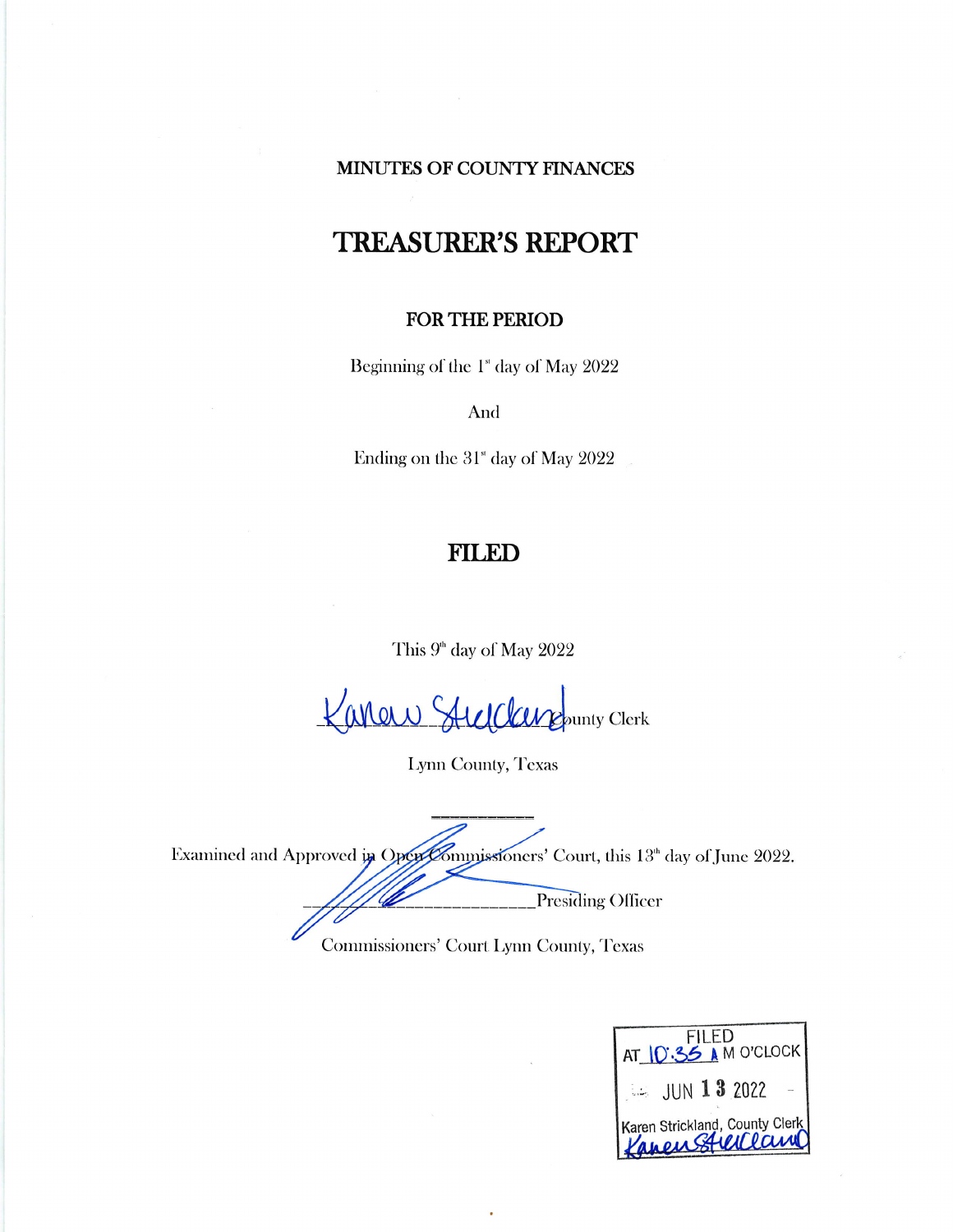#### **COUNTY FINANCE REPORT**

#### Lynn County Treasurer's Report

#### IN THE MATTER OF COUNTY FINANCES - COMMISSIONERS COURT IN THE HANDS OF AMY SCHUKNECHT TREASURER, LYNN COUNTY, TEXAS

We, the undersigned, as County Commissioners within and for said LYNN COUNTY and the HONORABLE MIKE BRADDOCK, COUNTY JUDGE, of said Lynn County, constituting the Commissioner's Court of said County, and each of us do hereby certify that on this the 13<sup>th</sup> day of June AD 2022 at a regular term of our said Court, we have compared and examined the report of AMY SCHUKNECHT, Treasurer of said County, for the period beginning on the 1<sup>\*</sup> day of May 2022 and ending the  $31^{\circ}$  day of May 2022 and finding the same correct. have caused an order to be entered upon the minutes of the Commissioner's Court of said County, stating the approval of said Treasurer's report by our said Court, which said order recites separately the amount received and paid out of each fund by said County Treasurer since the last report to this Court, and for and during the time covered by her present report, and the balance of each fund remaining in the Treasurer's hands on the said 13<sup>th</sup> day of June 2022 made in the accounts of the said County Treasurer, in accordance with said order as required by Articles 1636-1637, Chapter 1 Title 34 of the Revised Statutes of Texas, 1925. And we, and each of us, further certify that we have actually and fully inspected all assets in the hands of said Treasurer's report, on this the 13<sup>th</sup> day of June 2022.

| County Judge                                                          |
|-----------------------------------------------------------------------|
| County Auditor                                                        |
| <b>Commissioner Precinct 1</b>                                        |
| Commissioner Precinct                                                 |
| <b>Commissioner Precind</b>                                           |
| <b>Commissioner Precinct 4</b>                                        |
| Attest: Kanew Suddand Clerk, Commissioners' Court, Lynn County, Texas |
|                                                                       |